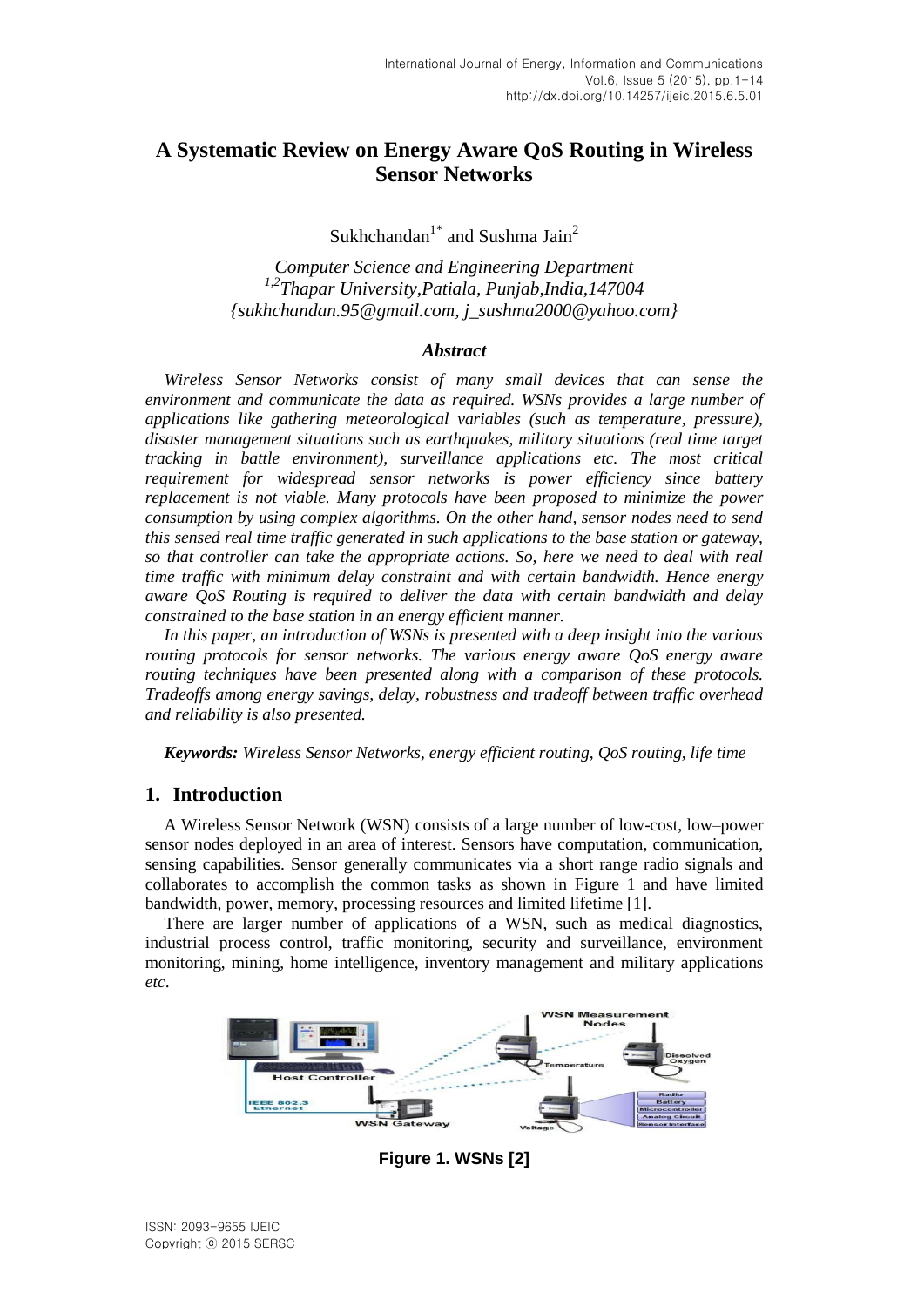International Journal of Energy, Information and Communications Vol.6, Issue 5 (2015)

The objectives which are to be kept in mind while proposing any WSN solution are small size, power efficiency, scalability, secure network design, adaptability, selfconfigurability, reliability, fault-tolerance, bandwidth utilization, low cost and QoS support.

## **1.1. Network Architectures**

There can be two types of architectures for WSNs which are classified [7] as shown in *Figure* 2. The sink acts as a gateway to outside world. The base controller/station sends the query to the sensor nodes regarding a physical phenomenon. The deployed sensor nodes are responsible for sensing the occurrence of an event and send the event information back to the sink node. The base station aggregates the data and sends the same to the user as a response to his/her query.

## **Single Hop Architecture**

In this architecture, the sensor node directly sends the data to the sink in single hop without forwarding it to any intermediate node. But energy consumption and transmission power grows exponentially with the increase in distance.

## **Multi-Hop Architecture**

In densely deployed networks, all the nodes are so close that the data can travel from one hop to other by covering a short distance. It is preferred over the single-hop architecture. It can further be classified as:

 **Flat Architecture:** In this, all nodes act as peers rather than acting as master slaves. Due to high node density, address centric routing is not possible. In this case, we have to maintain global identification information, so data centric routing is more suitable. Sink sends a query to all nodes and the node which has the required data, will only respond via multi-hop path using peers just as relays.



**Figure 2. Classification of Network Architecture**

 **Hierarchical Architecture:** A network field is divided into number of clusters and in each cluster one cluster head is elected to which all the nodes of that cluster send their data. Cluster head forwards that data to the sink as a response to the query. The node which have high energy act as a cluster head and nodes having low energy simply perform the task of sensing. But the problem with this architecture is this that how we can choose the cluster head and organize them.

#### **1.2. Key Research Areas in Wireless Sensor Networks**

- **Modulation Schemes [8]:** There is a need to develop low-power and simple modulation schemes for WSNs. There can be various modulation schemes like baseband, Ultra Wide-Band (UWB) or pass band.
- **Strategies to Overcome Signal Propagation Effects:** There are many problems with the signal transmission like signal fading, selective fading and absorptive fading *etc*. A lot of research has been done in this area but still it is not completely successful.
- **Hardware Design**: Power is a scarce resource in WSNs, so designing a small size, power efficient, low cost hardware units is necessary. Predicting the workload in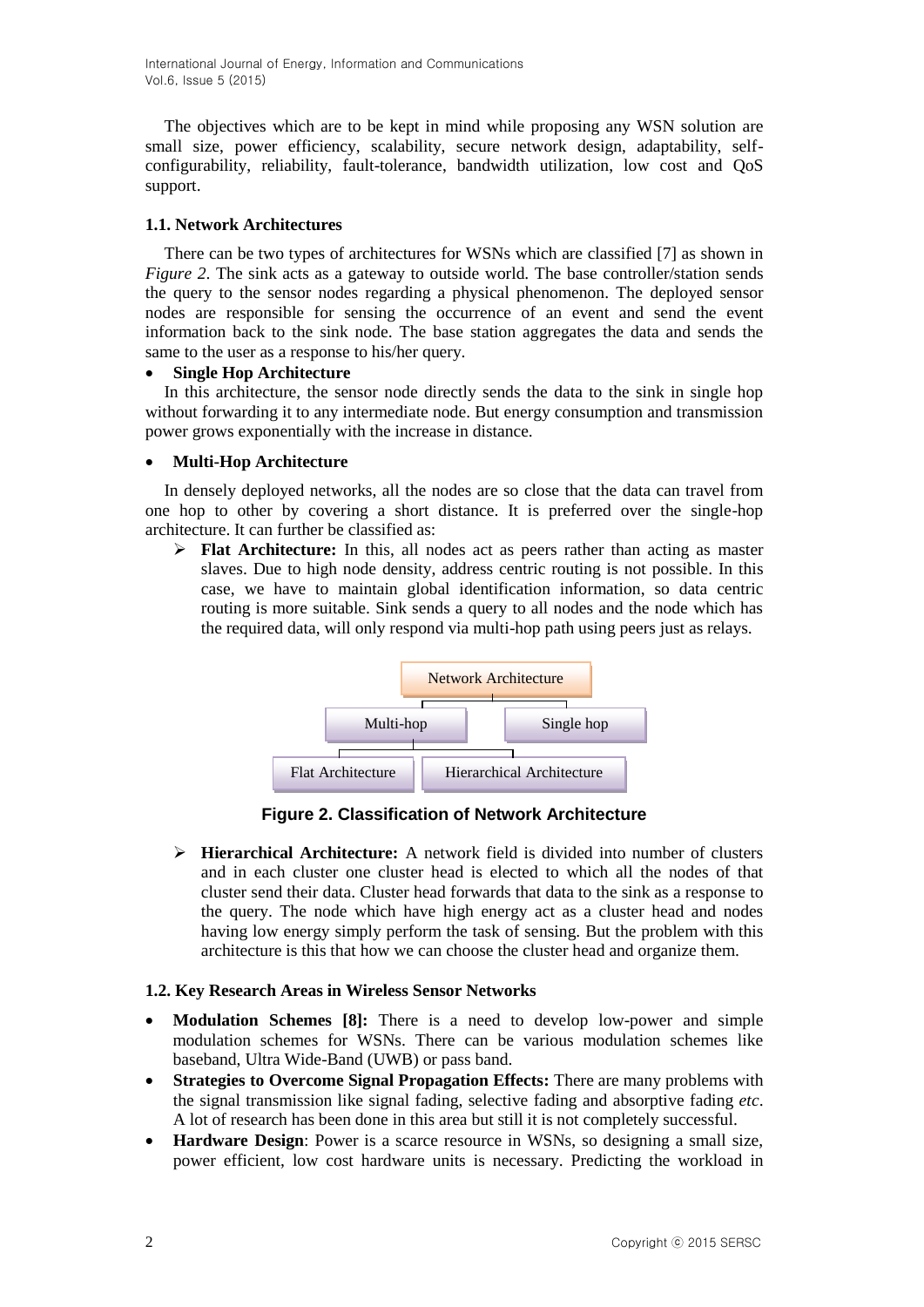processors, reducing the switching power between various modes of operations and frequency of operations are some power management strategies.

- **Computation Methods to Compute the Residual Energy for Self-organization in WSN [9]:** Depending upon energy available, several methods have been proposed to determine the residual energy of the network for their self-organization.
- **Error Control Coding Schemes**: Sending the data error free from source to destination is one of the most important and critical issue in some applications like mobile target tracking, machine monitoring etc. The new ideas, implementation scenarios of various error control methods still need to be explored.
- **Power-saving Modes of Operation:** A sensor node enters into a sleep mode, when there is reduced or no activity running at all. This will save the energy and can prolong the network lifetime. The transition management for these nodes is open to research.
- **Sensor Query and Reporting Protocols:** Sensor Query Task Language (SQTL) has been widely used for data dissemination but due to long delays, its performance is not that good as required.

# **1.3. Routing in WSNs**

The routing protocols are used to decide the best route to send data from the sensor node to host controller. The routing protocols can be classified on the basis of network structure and protocol operation point of view. Such classification is illustrated in *Figure 3*. From network structure point of view, protocols can be classified into three categories namely flat routing, hierarchical routing and location based routing. In *flat routing*, a network consists of homogenous nodes. Each node has same processing power, energy level and has same data transmission capability. In *hierarchical routing*, a network is divided into number of clusters and within each cluster, a cluster head is elected whose main task is to gather the data from other nodes in its cluster, aggregate the data and report that data to the base station. In *location based routing*, the exact position of the nodes is gathered via GPS and then routing decision is made.



# **Figure 3. Classification of Routing Protocols**

From protocol operation point of view, protocols are classified into five categories namely negotiation based routing, multipath based routing, query based routing, QoS based routing, coherent based routing [2]. In *negotiation based routing*, the data redundancy is reduced by providing high level description to the gathered data and by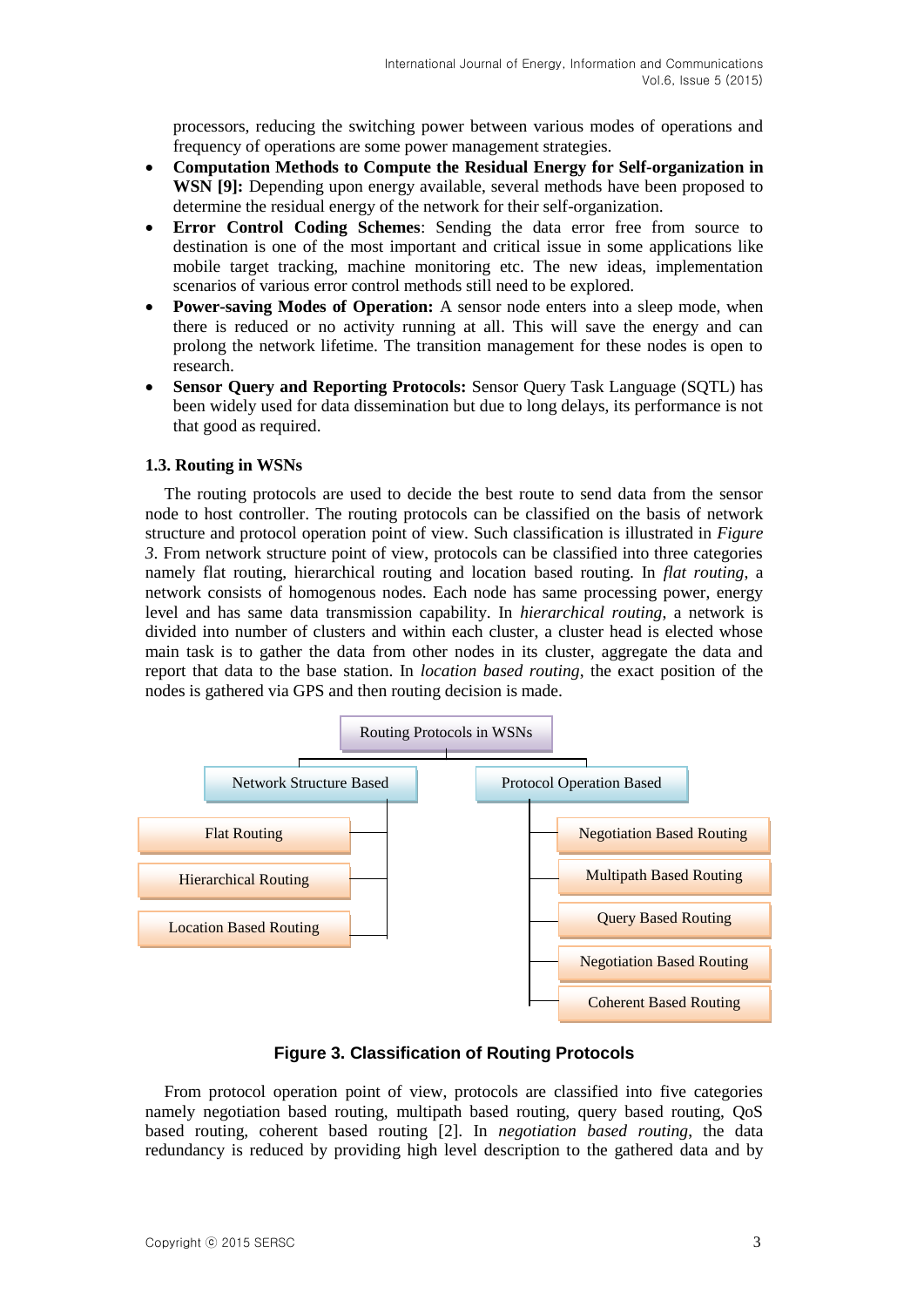performing negotiations. In *multipath routing*, each node constructs multiple paths towards the destination, so that fault tolerance and reliability can be increased, which the major drawback of single path is routing. In *query based routing*, interest is propagated in the network by the base station. The node which has the required data sends back the data to the base station. In *QoS based routing*, the desired QoS level such as throughput, delay and jitter is maintained depending upon the applications. In *coherent based routing*, data is aggregated first to reduce the data redundancy and to enhance the energy efficiency. This is helpful because it is possible that same event is reported by multiple nodes in a network due to which a lot of energy will be wasted. In this paper, our main focus is on *energy aware QoS routing.*

## **1.4. Energy Aware QoS Routing in WSNs**

WSNs provide a large number of applications like gathering meteorological variables (such as temperature, pressure), disaster management situations such as earthquakes, military situations (real time target tracking in battle environment), surveillance applications etc. So in such applications, we need energy aware QoS routing. For e.g., in battlefield environment, we need to locate, detect and identify the target. To identify the target, imaging sensors are needed which can send the sensed information to the base station or gateway, so that it can take the appropriate actions. So, here we need to deal with real time traffic with minimum delay constraint. Energy aware QoS Routing is required in such applications to deliver the data with certain bandwidth and delay constrained to the base station in an energy efficient manner.

Chen and Varshney [10] proposed some *non end-to-end parameters* for QoS routing. QoS refers to the set of quality services such as bandwidth, end-to-end delay, jitter and packet loss etc provided by the network to deliver the packet from source to the destination. It is the responsibility of the network, not only to provide quality of service but should also be concerned with the resource utilization. QoS requirements of WSNs are entirely different from the traditional data networks due to the dynamic nature of the WSNs. The main difference is that packet loss can be tolerated in WSNs to some extent depending upon the criticality of the application and redundancy of the sensor nodes. So end-to-end parameters are not appropriate in case of WSNs application. Some new nonend-to-end parameters are proposed by the author such as end to end latency, packet loss, end to end bandwidth and information throughput.

In traditional data networks, QoS is guaranteed using *over provisioning of resources* and *traffic engineering.* In the first approach i.e. over-provisioning of resources, the performance of the network can't be predicted especially at peak load as the service rate for all the users is same. In traffic engineering, services are provided depending upon the type of the traffic i.e. real time traffic or non-real time traffic. According to the requirements of the applications, various classes of traffic are defined. It can be implemented using two approaches namely *reservation based approach* and *reservation less approach*.

In reservation based approach, resources are reserved depending upon the requirements of the application domain. Example: Asynchronous Transfer Mode provides the desired QoS to its users based on this approach. In WSNs, QoS parameters vary according to the application needs. Example, if coverage is an important factor in some WSN application, then number of sensors covering an event may define a QoS parameter.

There are two perspectives of QoS in dynamic WSNs namely *application based QoS*  and *network specific QoS*. In *application based QoS*, each application may have its own QoS requirements like reliability, error rate, coverage, jitter and bandwidth etc. In *network specific QoS*, QoS parameters are balanced along with efficient resource utilization. How the data to the sink is effectively transmitted depends on the data delivery model *i.e.*, event driven, query based, continuous delivery model which can be described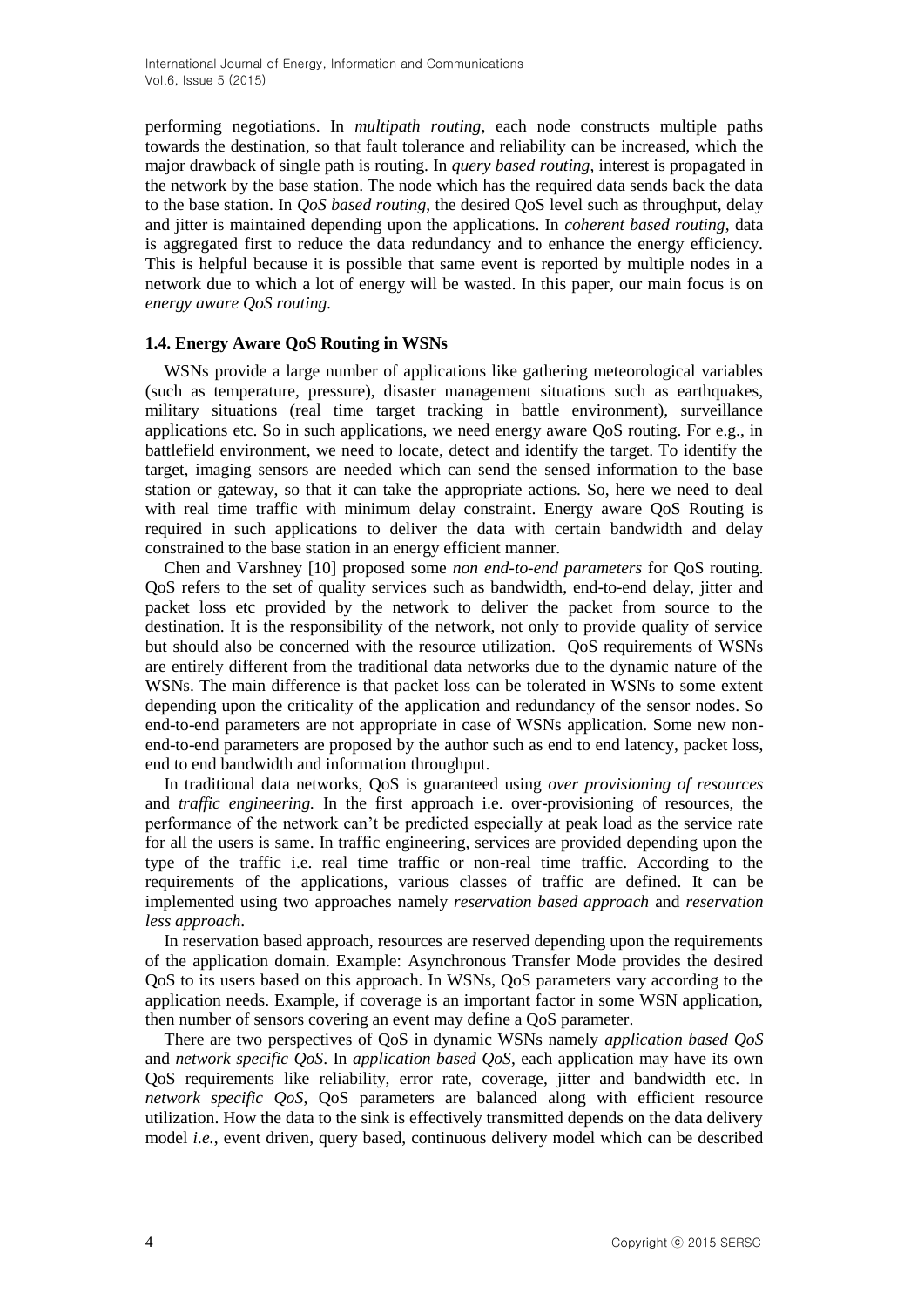in terms of application requirements and characterized by some factors such as end-toend, interactivity, characteristics and criticality of the application as shown in Table 1.

|                 | <b>Continuous</b> | <b>Query Driven</b> | <b>Event driven</b> |
|-----------------|-------------------|---------------------|---------------------|
| <b>Class</b>    |                   |                     |                     |
| Criticality     | Yes               | Yes                 | Yes                 |
| Delay Tolerance | Yes               | Query Specific      | No                  |
| Interactivity   | No                | Yes                 | Yes                 |
| End-to-end      | No                | No                  | No                  |

**Table 1. Delivery Models based on Application Requirements**

There are various challenges for QoS support in WSNs such as data redundancy (lot of energy is wasted due to redundancy of data), energy balance (some nodes drain out very soon as compared to the other nodes), network dynamics, scalability, resource constraints (memory, buffer, bandwidth, energy), unbalanced traffic, multiple sinks and packet criticality depending upon the application. Several algorithms have been proposed for QoS routing such as Sequential Assignment Routing (SAR), SPEED *etc*.

Akkaya and Younis [11] proposed an energy aware QoS routing protocol, in which a *class based queuing model* is used to classify the traffic. There are two types of queues for *real time traffic* and *non-real time traffic*. In real time traffic end-to-end delay is an important factor and in non-real time traffic throughput is more important. As bandwidth and other resource requirements for both type of traffic are different, so this classification is done. The parameter bandwidth ratio, is set by controller determines the bandwidth reserved for two types of traffic as shown in Figure 4.

The goal of this approach is to find the least-cost, delay constrained path. Several performance metrics are considered such as time to first node to die, average delay per packet, network throughput and average lifetime of a node.



**Figure 4. Queuing Model on a Particular Node**

*Topology control* means to calculate and adjust the communication range of the sensor nodes to prolong the node lifetime by saving the energy and bandwidth while maintaining the connectivity. The energy needed for a packet transmission can be decreased by varying the transmission range of a node. But this will lengthens the process of route delivery and can hamper the end-to-end reliability.

Li and Sinha [12] developed a topology control framework for networks to evaluate the performance and scenarios in which these approaches can be beneficial. The various factors which are considered are energy efficiency, throughput etc. Author proposed that in heavily loaded traffic patterns, the performance metric throughput can be improved by k<sup>2</sup> by using topology control, where k is reduction factor in transmission range. The performance of throughput can be increased up to  $k^4$  in unicast traffic scenario. All packets are assumed to be of equal length and transmission range.

It is assumed that all the nodes in the network have uniform transmission range, but if topology control mechanism is considered, then each and every node can calculate its own transmission range (due to which the standard IEEE 802.11 does not work well in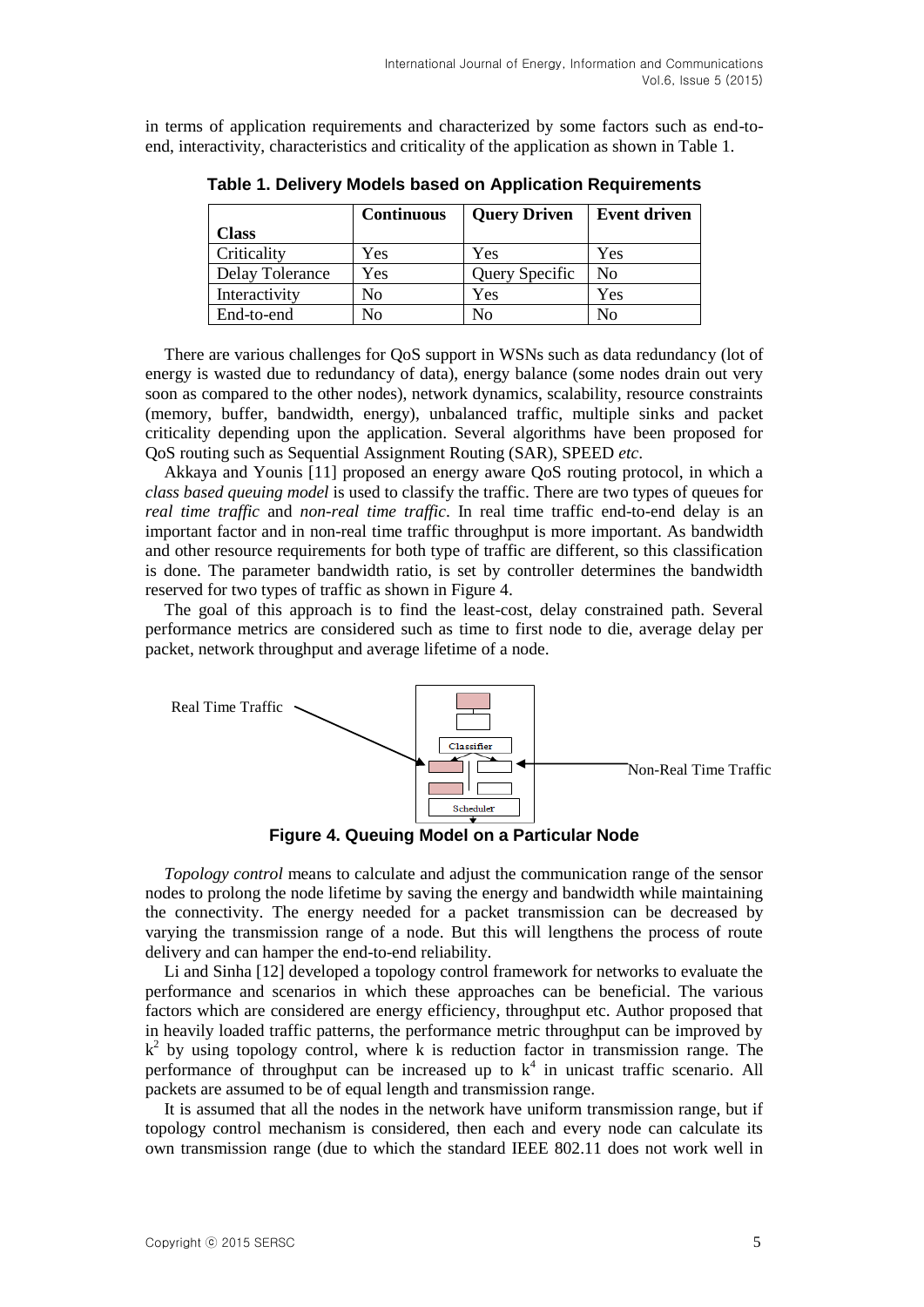this scenario). In this scenario, only User Datagram Protocol (UDP) traffic is considered, but we can consider the various types of Transmission Control Protocol (TCP) traffic patterns and can analyze their behavior affected by variable transmission ranges.

For the sake of throughput analysis and underlying MAC layer traffic load, networks are classified into two categories namely *saturated* and *unsaturated networks*. In *saturated networks*, extra traffic cannot be handled by the MAC layer beyond the current load. So end-to-end throughput is based on the capacity of the network, but in case of *unsaturated networks*, channel capacity is not fully utilized. In later case, channel error rate and retransmission frequency hampers the throughput.

Branislav *et al.* [13] proposed a *predictive QoS routing* in which a mobility graph is introduced which predicts the mobility patterns in a network. This mobility graph can be used to predict the intermediate nodes for the mobile sink nodes and can pre-compute the possible paths and routing states in a network. The network is assumed to be semi static. Mobile nodes will act as sink nodes and are not used for forwarding the information. A path is computed to a relay node that is in the range of destination sink node. Packet loss, high latency must be avoided in such a scenario, so there must be some reliability mechanism. New paths can be computed before the old paths become useless due to energy drain. The proposed algorithms have two components: *prediction of mobility* and *routing to mobile sinks*. For predicting the mobility patterns, several methods have been suggested like Markov style predictor, clustering and path matching etc. to find the future relay node based on the past information.

Ma and Yang [14] proposed a *battery aware routing* approach, which presents the discharging behavior of a sensor node is modeled and an effort has been made to maximize the network lifetime especially in case of large volume streaming traffic as shown in Figure 5.



**Figure 5. Battery Operation at Different States [14]** 

Battery Aware Routing (BAR) protocol schedules the node by considering the residual battery status of node. An online computable battery model has been proposed. Energy dissipated is not equivalent to the energy consumed in a node and battery consumes more power than required during discharging phase. A battery discharge behavior model is assumed in which electrochemical reaction, analysis of discharging loss (due to difference between reaction and diffusion rates) has been considered. The main idea behind this BAR protocol is that," *well recovered*" nodes are used for routing between source and destination pairs. Fatigue nodes are left for recovery. The online computable model reduces the complex computations. This algorithm can be used for other energy schemes.

Jeong, Sharafkandi and Du [15] proposed an energy efficient routing mechanism where sensors are deployed for mobile target tracking and road surveillance as shown in Figure 6. There is an important relationship between the average detection time of a target and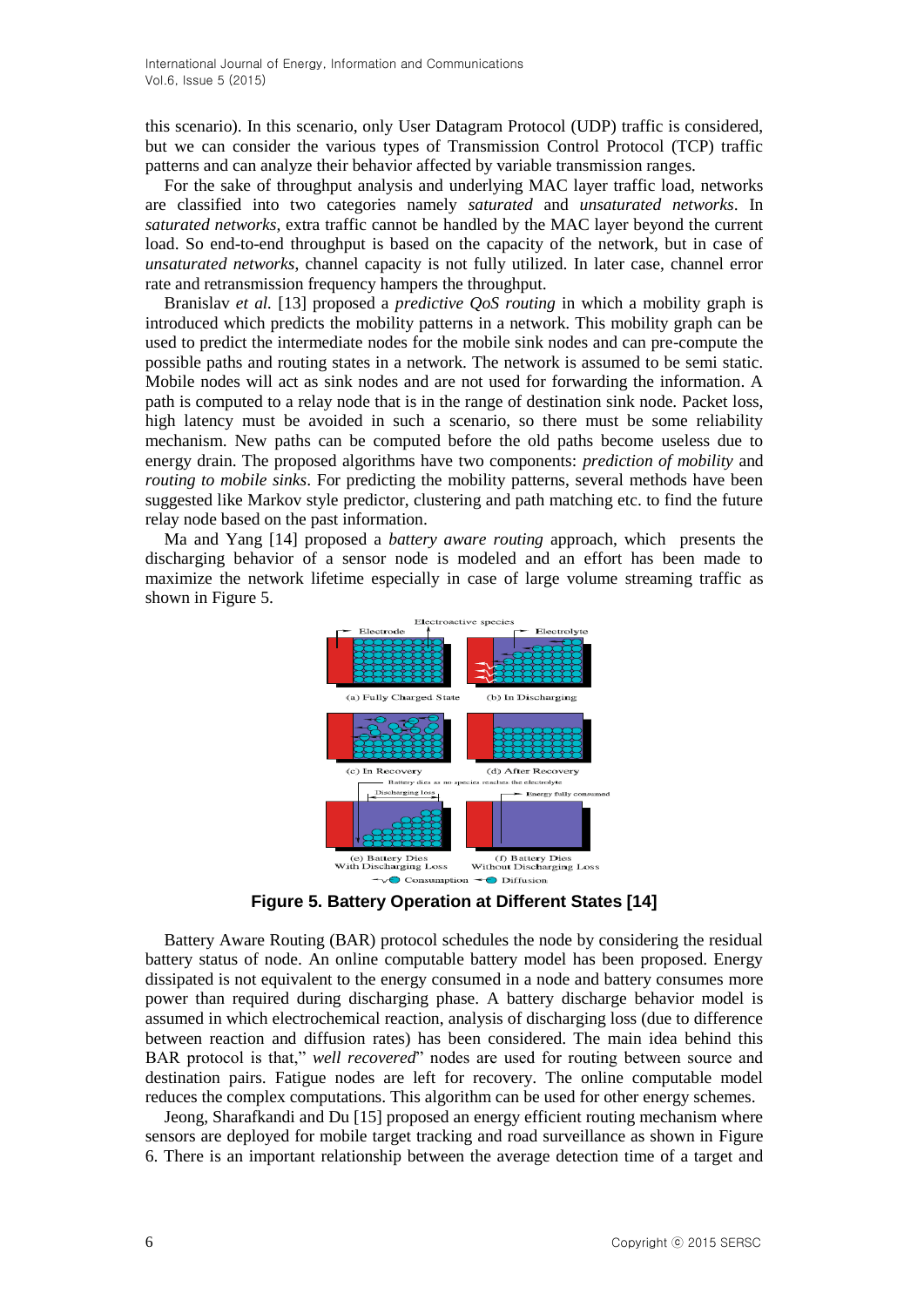energy consumed. Quality of surveillance is defined as reciprocal of the average detection time. This algorithm ensures the required Quality of Surveillance. It minimizes the energy consumption to enhance the network lifetime and make sure that no target will go undetected. QoSv metric can be derived from two parameters: number of sensor nodes deployed and working time for each sensor. Nodes must be kept in sleeping mode most of the time and sleeping time should be adapted in such a way that turn-on time does not incur any extra overhead.

This algorithms work in two phases: In first phase *i.e.*, *surveillance phase*, the sensor nodes are selected to satisfy the required QoSv level. In second phase *i.e.*, tracking phase, sensors wake up and track the target. Every node knows its location and is synchronized with its neighbors. This work can be extended to two dimensional planes.



#### **Figure 6. Sensor Network Model for Road Segment**

In hierarchical routing, the whole network area is partitioned into clusters and from each cluster; one cluster head is elected to which all other nodes send the data. The task of cluster head is to aggregate the data received from other nodes and transmit that data to the base station. The huge amount of energy will be consumed, if data is being sent directly from the cluster head to the base station.

Anisi and Abdullah [16] proposed a reliable, energy efficient multi hop routing protocol to transmit the data between cluster heads and the base station rather than having the direct transmission to the base station. Various link quality parameters considered are buffer size, number of hops to BS and residual energy as defined below (1-3).

$$
C_1 = \left(1 - \frac{E_{res}(x)}{E_{init}(x)}\right)^2 \left(1 - \frac{B_{ava}(x)}{E_{total}(x)}\right)^2 \tag{1}
$$

$$
C_2 = \frac{(dx+dy)+1}{dx} \tag{2}
$$

$$
C = \alpha \left( C_1 + C_2 \right) \tag{3}
$$

where  $C_l$  is cost in terms of residual energy and buffer size.  $E_{res}(x)$  is the residual energy,  $E_{initial}(x)$  is the initial energy of node x.  $B_{aval}(x)$  is the available buffer, and Btotal (x) is the total buffer size. $C_2$  is the distance cost of selecting the next node.  $C$  is the total cost of sending the packet from node x to y,  $\alpha$  is the adjustment factor to minimize the link cost.

In the proposed approach, a combination of flat, hierarchical and QoS routing is used. Like hierarchical routing, network is divided into number of clusters in which data is aggregated within the clusters themselves. Flat routing is used to route the data between the cluster heads and base station to reduce the amount of energy. Several approaches have been proposed in this context like hierarchical Geographic Multicast Routing, S-Energy Efficient Routing Protocol (S-EERP), Reliable Energy Efficient Routing Protocol (R-EERP) based on Low Energy Adaptive Clustering Hierarchy (LEACH), M-SPIN based on SPIN, Data Query Protocol with Restriction Flooding (DQPRF) *etc*.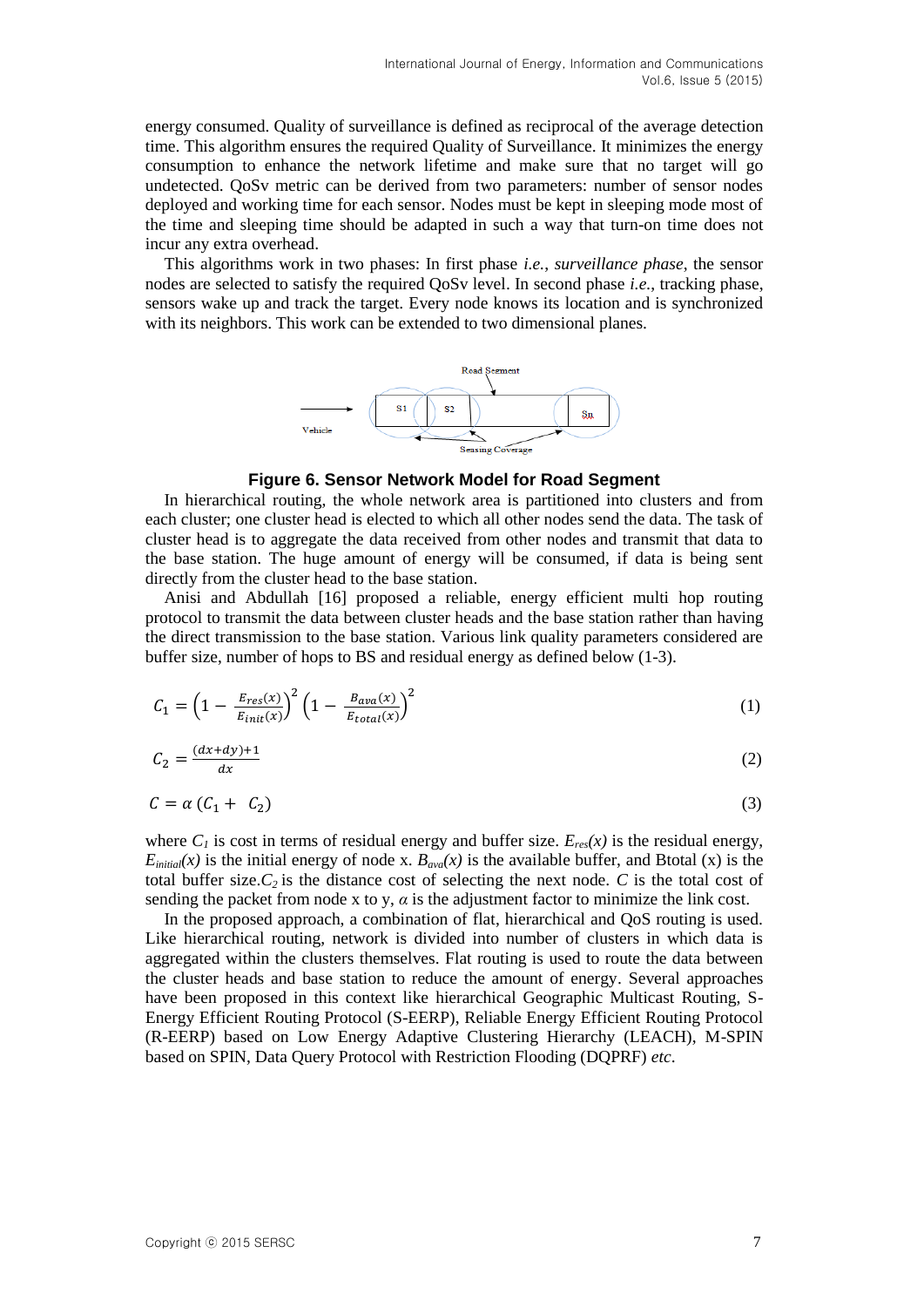# **2. Tradeoffs among Various Qos Parameters**

This section presents the tradeoffs among various Qos parameters: tradeoff between energy savings and delay, tradeoff between energy savings and robustness, trade-off between traffic overhead and reliability.

#### **2.1. Tradeoff between Energy Savings and Delay**

In WSNs, the delay in the transmission of sensed data depends on the transmission time because there is no queuing delay. As compared to the transmission time, the propagation and processing delays are negligible. If N sensors nodes are deployed, then transmitting sensed data directly to the base station requires a total delay of N units, if the sensors transmit one unit at a time to the sink. This delay can be lowered to log N units if the sensors are allowed to transmit their sensed data simultaneously to the sink using a binary scheme. However, the energy being consumed in data transmission is proportional to the square of the transmission distance between the sending and receiving sensors. For this reason, direct transmission will incur significant energy consumption. On the other hand, minimizing energy introduces longer delay if sensed data have to be sent over short distances. Hence, there is a tradeoff between energy consumption and transmission delay.

To account for the delay cost per round of data gathering, Lindsey *et al*. [18,19] proposed a metric which is product of energy and delay and two data gathering schemes to trade - off between energy and delay. By minimizing energy  $\times$  delay, it is possible to achieve acceptable delay for those time-critical applications while reducing energy consumption in sensors, thus extending the network lifetime. Simultaneous wireless communications among pairs of sensors is possible if the sensors are CDMA capable, but low interference between those transmissions will occur. In this case, a binary chain based scheme, which is an updated version of the PEGASIS protocol, can be used. However, the energy  $\times$  delay cost depends on the sensor distribution in the sensor field. PEGASIS constructs a chain of sensors in which each sensor receives sensed data from its neighbor in the chain, fuses them with its own data, and forwards them to its neighbor. Assume that the neighboring sensors are equidistant from each other and this distance is equal to d. Then, there are N/2 sensors transmitting their sensed data at distance d. According to PEGASIS, the receiving sensors will fuse their own sensed data with the data they have received and become active in the next level of the tree as shown in Figure 7. Therefore, only N /4 sensors will be transmitting their sensed data, but at distance 2 d. The same process is repeated until repeats until the last sensor receives the fused data, which performs the task of data fusion with its own data and transmits the fused data to the sink. Therefore, the total energy cost for this binary chain - based scheme is proportional to

$$
\frac{N}{2} \times (d)^2 + \frac{N}{4} \times (2d)^2 + \frac{N}{8} \times (4d)^2 + \dots + 1 \times (\frac{N}{2} \times d)^2
$$
 (4)

which is approximated by  $N^2/2 \times d^2$  provided that we consider energy consumption in data transmission to the sink.



**Figure 7. Data gathering in a Chain based Binary Scheme**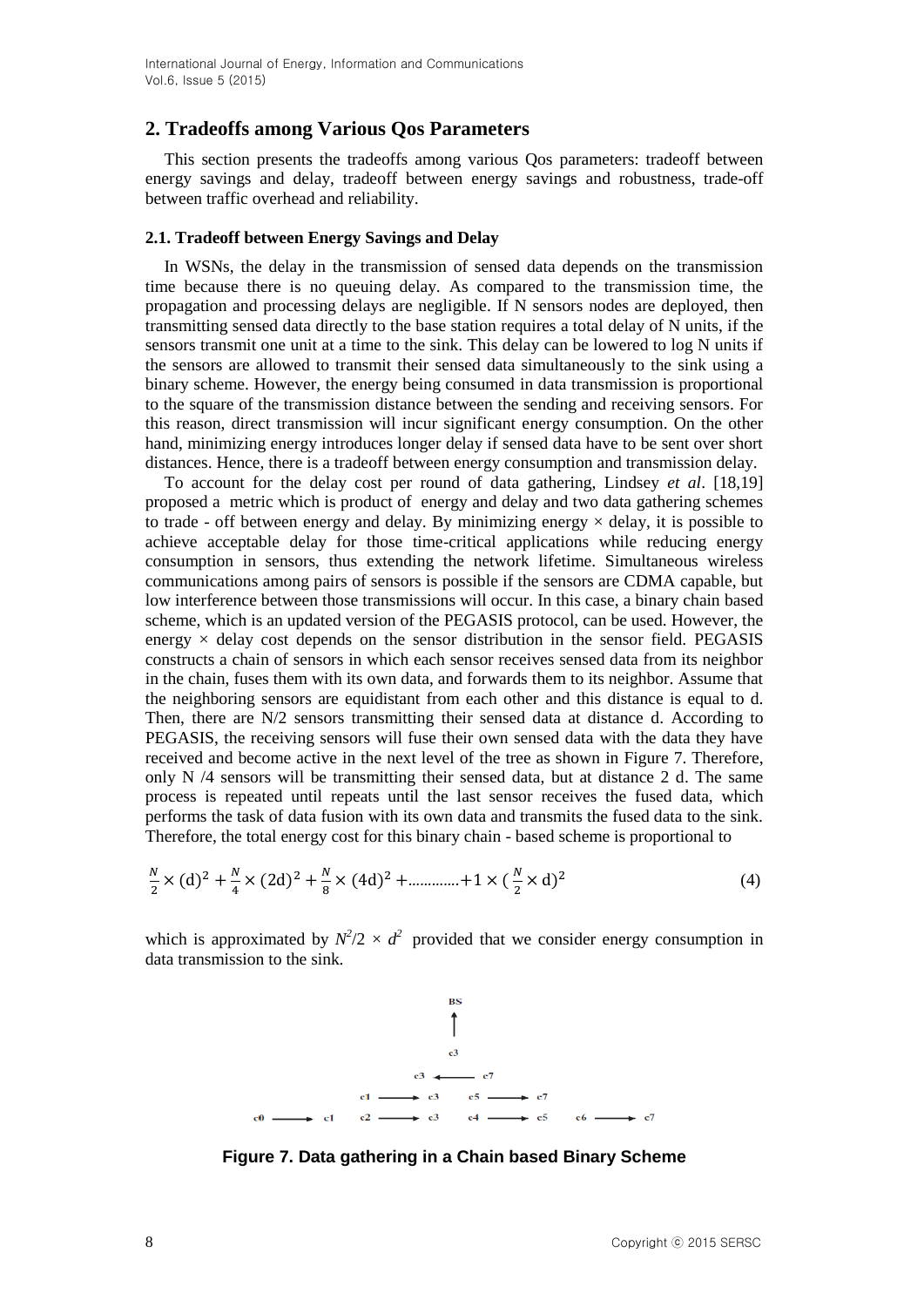If the sensors are not CDMA capable, the use of the binary chain based scheme would introduce a considerable amount of interference. In order to solve this problem, Lindsey *et al.* [18, 19] proposed *a three-level chain-based scheme*, in which simultaneous transmissions among pairs of spatially separated sensors are possible. As its name indicates, this scheme constructs a three level hierarchy where each level contains a few groups and each group promotes one sensor to the next level. Figure 8 illustrates an example of this scheme. In this example, a set of N sensors is split into G groups, each of which has  $N / G$  successive sensors. The value of G is computed based on the number of sensors in the network and the size of the sensor field. Each group will promote one sensor to be active in the next level. Thus, the selected G sensors from the first level will be split into two groups in the second level and a sensor is promoted from each group to have two sensors in the third level. One of these two sensors will be promoted to the last level from which it will transmit the fused data to the sink.



**Figure 8. Chain-based three Level Scheme for non-CDMA Sensors**

Figure 8 shows a chain of 100 non CDMA sensors in the first level of the three - level hierarchy. It was found that for a 100 m  $\times$  100 m sensor field and a network with 100 sensors the best balance between energy and delay is obtained for a value of  $G = 10$ . This means that only 10 simultaneous transmissions can take place and data fusion occurs at each sensor except the end ones in each level. Note that the leader that will transmit to the sink changes from one round to another in order to balance the load among the sensors.

#### **2.2. Tradeoff between Energy Consumption and Robustness**

One of the main requirements of a network for some applications is the network should remain functional in spite of the occurrence of sensor failures. For this purpose, it is necessary for routing protocols to be fault tolerant (or robust) and at the same time guarantee energy efficiency. To provide robustness, conventional approaches attempt to control the transmission power while maintaining connectivity between sensors and use multipath routing, in which multiple disjoint or partially disjoint communication paths between source sensors and the sink are used. Different from these approaches, Krishnamachari *et al*. [20] proposed an approach that uses a single - path routing scheme with higher transmission power, but can achieve robustness against sensor failures.

Using this approach, for each routing scheme Z that routes information from a source node to a receiver, an energy metric equal to  $Z_H L_H^{\alpha}$   $\alpha$  is assigned, where  $L_H$  is transmission radius required for this routing scheme,  $m_H$  is the number of transmissions required for the information to reach the receiver, and α stands for the path loss exponent. The approach assumes that any intermediate sensor can fail independently of other sensors with probability p while the source and the destination are perfectly reliable. The robustness metric  $\Pi_H$  associated with the routing scheme H is equal to the probability that a message initiated by a source sensor reaches the sink. Figure 9 shows different routing schemes for routing information from the source sensor S to the destination sensor D.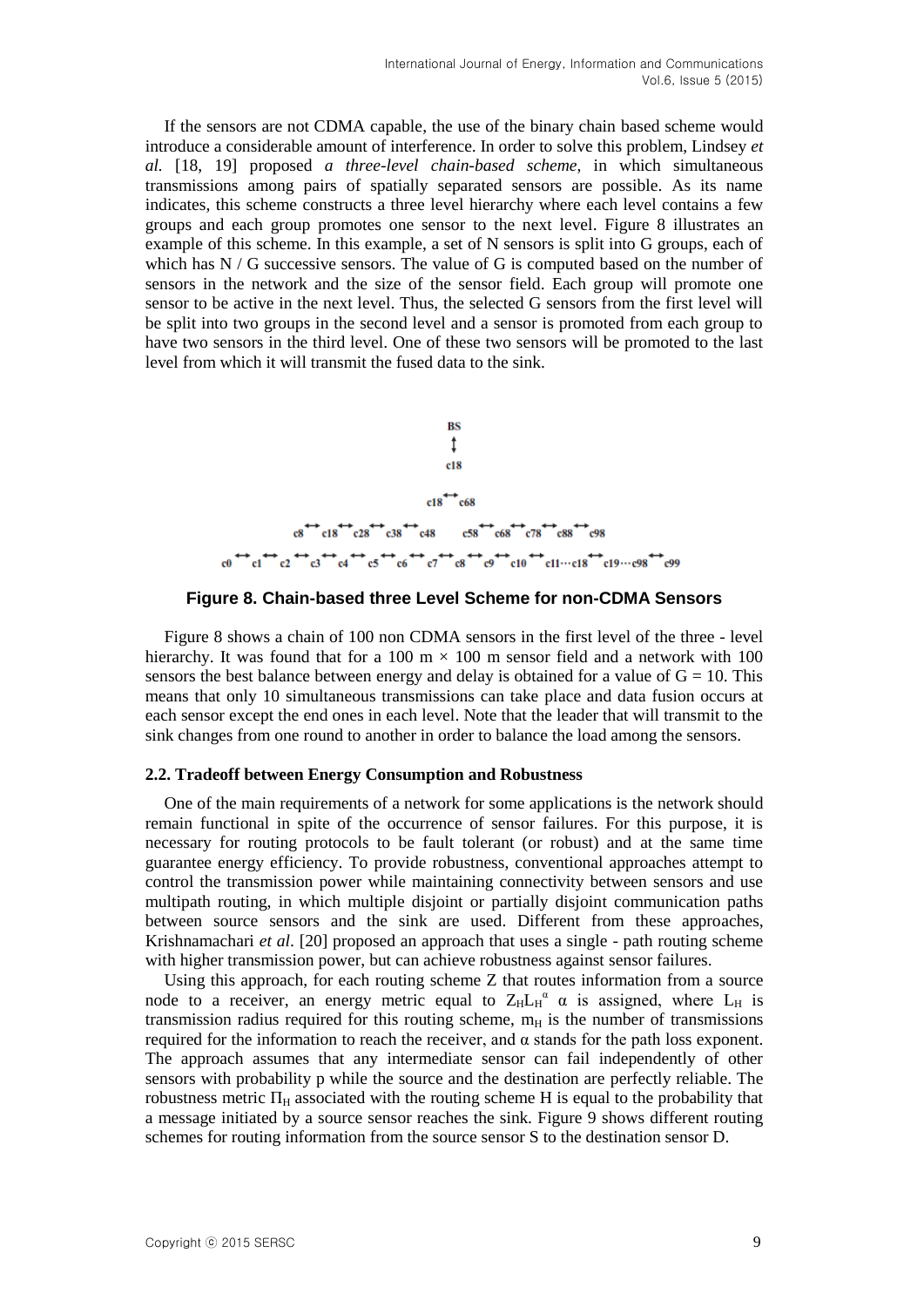International Journal of Energy, Information and Communications Vol.6, Issue 5 (2015)



**Figure 9. Alternate Routing Configurations**

Given the above assumption that the source and destination sensors are perfectly reliable, the routing scheme  $H_8$  is the most robust one. However, direct transmission between the source and destination is highly costly in terms of energy consumption. Thus, there must be a trade-off between robustness, which has to be maximized, and energy consumption, which has to be minimized.

Let H<sub>i</sub> and H<sub>j</sub> be two routing schemes. H<sub>i</sub> dominates H<sub>j</sub> if ( $\Pi_{Hi} \ge \Pi_{Hj}$  and  $E_{Hi} < E_{Hj}$ ) or  $(E_{Hi} \le E_{Hi} \le$  and  $\Pi_{Hi} > \Pi_{Hi}$ ). The routing schemes that are not dominated by any other routing scheme form the Pareto set and are called Pareto optimal. It is clear that  ${H_1, H_3, H_4, H_5, H_6, H_7, H_8, H_9, H_1, H_1, H_2, H_3, H_4, H_5, H_6, H_7, H_8, H_9, H_1, H_1, H_2, H_3, H_4, H_5, H_7, H_8, H_9, H_1, H_1, H_2, H_1, H_2, H_3, H_4,$ H8} is the Pareto set. Pareto optimal routing schemes provide single path routes. Moreover, although the routing scheme  $H_8$  uses direct transmission, it consumes less energy than multipath routing schemes  $H_6$  and  $H_7$ . This result means that when robustness and energy efficiency are the main concerns, single path routing outperforms multipath routing under the assumption of perfectly reliable source and destination sensors.

#### **2.3.Tradeoff between Traffic Overhead and Reliability**

While single path routing routes a sensed data packet from a source sensor to the sink through a sequence of intermediate sensors acting as forwarders, multipath routing routes the same data packet via multiple paths between source and destination sensors. The former scheme is sensitive to the failure of intermediate sensors whereas the later increases the reliability of data transmission, but yields much overhead. Dulman *et al*. [21] suggested that a variant of multipath routing be used, where a data packet is split into k sub packets of equal size with added redundancy and sent over k available disjoint paths. In order to construct the original data packet at the destination sensor, only a smaller number of sub packets are needed. The amount of redundancy that should be added for the split message transmission is determined based on the number of successful paths. Let  $S_k$  be a random variable representing the number of successfully delivering paths.  $S_k$  is upper bounded by k, that is,  $S_k \le k$ . In fact, all the generated paths are disjoint and the experiment corresponding to transmit a data packet from a source sensor to a destination sensor can be viewed as a repeated Bernoulli experiment. For the i<sup>th</sup> path, if the transmission succeeds, this subrun is assigned 1; otherwise, it is assigned 0. The value of  $S_k$  is the sum of the values assigned to the  $k$  subruns as there are  $k$  disjoint paths. Thus, the expected number of successful delivering paths can be calculated as (5)

$$
E(S_k) = \sum_{i=1}^{k} P_i
$$
\n<sup>(5)</sup>

where  $p_i$  is the probability of successfully delivering a message to a destination using the  $i$ th path. In order to compute a good estimation for the value of  $E<sub>k</sub>$  for a given bound representing the overall probability of successfully reconstructing the transmitted message at the destination such that  $P(S_k \ge E_k) \ge \alpha$ . Dulman *et al.* [21] approximated the repeated Bernoulli experiment by a standard distribution  $N(\mu, \sigma)$ , where the mean is given by (6)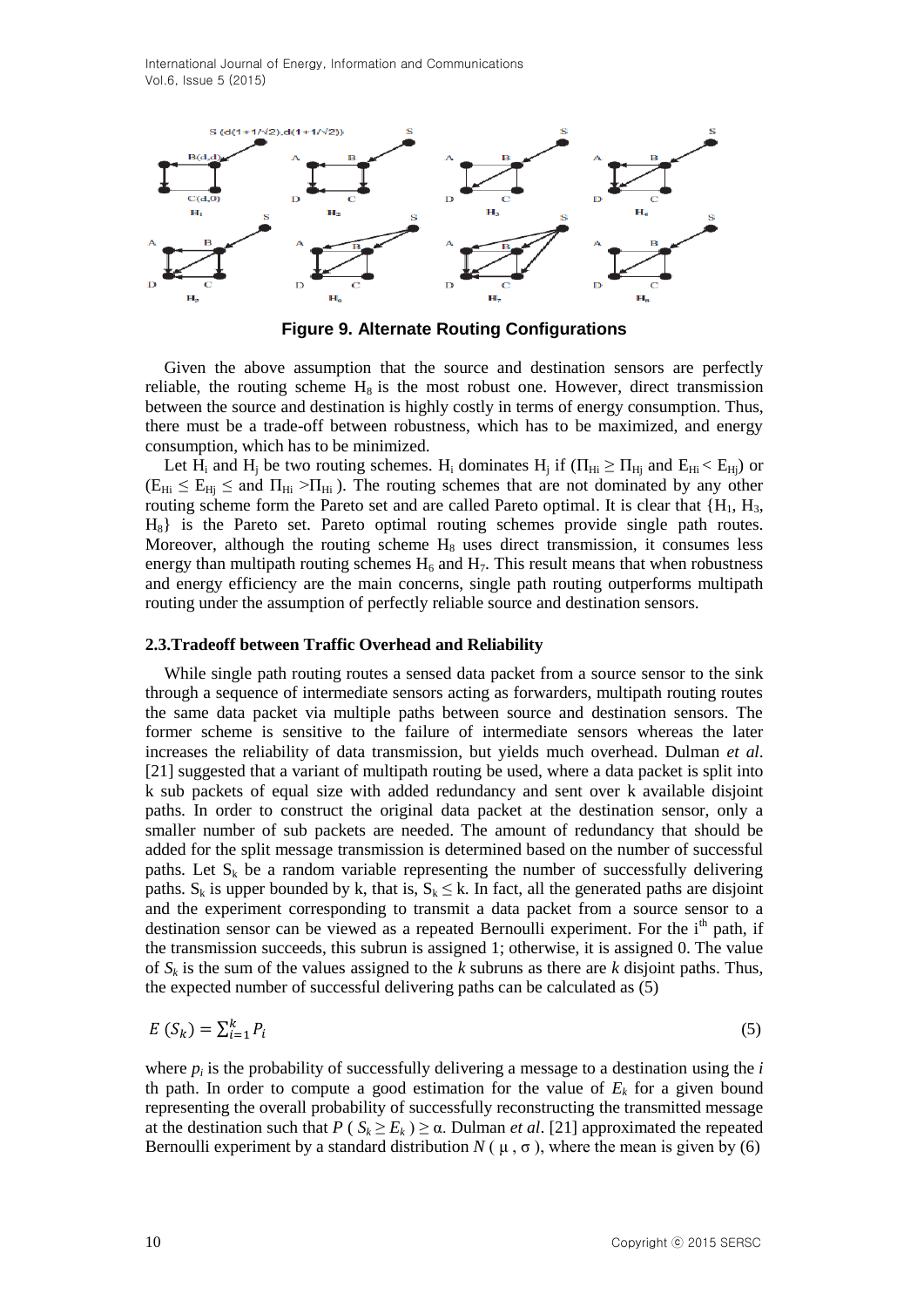$$
\mu = E(S_k) = \sum_{i=1}^{k} P_i \tag{6}
$$

and the standard deviation is calculated as (7):

$$
\sigma^2 = \sum_{i=1}^k P_i (1 - P_i) \tag{7}
$$

Given that the total number of sub packets depends on the degree *k* of multipath routing, a given pair ( $k$ , {  $p_1$ , ...,  $p_k$ }) produces a different normal distribution, *N* (μ ( *k*),  $\sigma(k)$ ). To solve this problem, the random variable  $S_k$  is transformed into  $S_k^* = (S_k)$  $-\mu$ /σ, which is *N* (0, 1) distributed. However, the values of the bound  $x<sub>α</sub>$  are known for any given  $\alpha$  such that  $P(Sk^* \geq x\alpha) \geq \alpha$  is satisfied. As a result,  $S_k^* = (S_k - \mu)/\sigma \geq x_{\epsilon}$ implies that  $S_k \geq x \alpha \times \sigma + \mu$  and hence we have the following probability

$$
P(S_K \geq x_\alpha \times \sigma + \mu) \geq \alpha \tag{8}
$$

By equating this probability with  $P(S_k \ge E_k) \ge \alpha$ , we obtain an approximation of  $E_k$  for a given bound  $\alpha$  ; that is,

$$
E_k = \max(\lfloor x_\alpha \times \sigma + \mu \rfloor, 1) \tag{9}
$$

By using the previously computed values of  $\mu$  and  $\sigma$ , the value of  $E_k$  is given by (10)

$$
E_k = \max\left(\frac{Lx_{\alpha} \times \sqrt{\sum_{i=1}^{k} P_i (1 - P_i)} + \sum_{i=1}^{k} P_i \perp 1\right)
$$
\n(10)

which gives a good estimation of the number of successfully delivering paths for a given bound  $α$ .

## **3. Comparison of QoS Aware Routing Protocols**

In this section, an overview of various QoS aware protocols is presented along with their comparison.

**SPEED:** Tian He *et al*. [22] presented a real-time communication protocol for sensor networks, called SPEED. It provides three types of real-time communication services, namely, *real-time area-anycast, real-time unicast* and *real-time area-multicast*. SPEED is a stateless, localized algorithm which incurs minimal control overhead. By using a novel combination of feedback control and non-deterministic geographic forwarding, a desired delivery speed across the sensor network is maintained.

**MMSPEED:** Emad Felemban *et al*. [23] proposed a novel packet delivery mechanism called Multi-Path and Multi-SPEED Routing Protocol (MMSPEED) for probabilistic QoS guarantee in WSNs. The QoS provisioning is performed in two quality domains, namely, *timeliness* and *reliability.* Multiple QoS levels are provided in the timeliness domain by guaranteeing multiple packet delivery speed options. In the reliability domain, various reliability requirements are supported by probabilistic multipath forwarding. These mechanisms for QoS provisioning are realized in a localized way without global network information by employing localized geographic packet forwarding augmented with dynamic compensation. It compensates for local decision inaccuracies as a packet travels towards its destination.

**Energy Aware MMSPEED:** The time sensitive nature of the traffic, along with the amount of energy left for each sensor should be considered while taking any routing decisions in WSNs. S. Sanati *et al*. [24] presented Multi-Path and Multi-Speed Routing Protocol (MMSPEED)which is an energy aware packet delivery mechanism for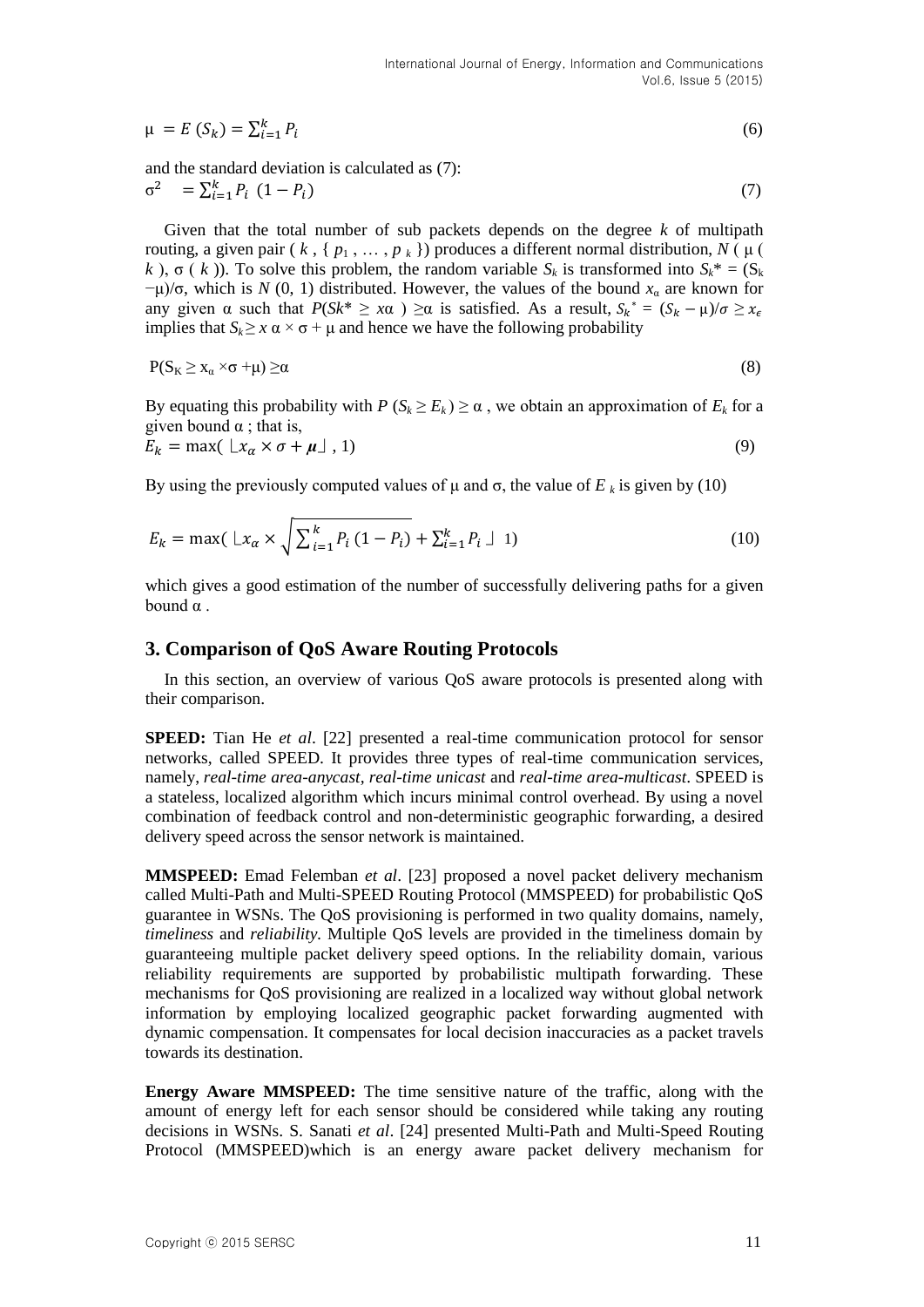probabilistic Quality of Service (QoS) guarantee. Each node takes routing decisions based on geographic progress towards the destination sink, required end-to-end total reaching probability, delay at the candidate forwarding node and residual energy.

**Multimedia Aware MMSPEED:** S. Darabi *et al.* [25] presented a Multipath Multi-Speed (MMSPEED) protocol as a Wireless Multimedia Sensor Network (WMSN) routing protocol. MMSPEED protocol has significant potential in video applications but it does not compatible with special features of multimedia traffic such as high video frame rate, packet's information dependency and frames different reliability. Awareness of MMSPEED about of embedded information in the received packet can lead to better resource utilization in network and MAC layers.

Table 2 presents a comparison among various energy aware QoS routing protocols based on various parameters such scalability, service differentiation, QoS metric, location awareness and energy awareness.

| <b>Energy QoS routing protocols</b> |                |                                                             |                |                                    |                                              |  |
|-------------------------------------|----------------|-------------------------------------------------------------|----------------|------------------------------------|----------------------------------------------|--|
| <b>Parameters</b>                   | <b>SPEED</b>   | <b>Energy</b><br>aware<br><i>OoS</i><br>routing<br>protocol | <b>MMSPEED</b> | Energy-<br>aware<br><b>MMSPEED</b> | <i>Multimedia</i><br>aware<br><b>MMSPEED</b> |  |
| <b>QoS</b> Metric                   | End-to-        | End-to-                                                     | Delay and      | Delay and                          | Delay and                                    |  |
|                                     | end            | end                                                         | reliability    | reliability                        | reliability                                  |  |
|                                     | delay          | delay                                                       |                |                                    |                                              |  |
| Energy aware                        | N <sub>0</sub> | Limited                                                     | N <sub>0</sub> | <b>Yes</b>                         | N <sub>0</sub>                               |  |
| Location aware                      | Yes            | N <sub>0</sub>                                              | <b>Yes</b>     | <b>Yes</b>                         | Yes                                          |  |
| Scalability                         | N <sub>0</sub> | Limited                                                     | Yes            | <b>Yes</b>                         | Yes                                          |  |
| Service                             | N <sub>0</sub> | N <sub>0</sub>                                              | Yes            | <b>Yes</b>                         | <b>Yes</b>                                   |  |
| Differentiation                     |                |                                                             |                |                                    |                                              |  |

**Table 2. Comparison of Energy Aware QoS Routing**

# **4. Research Issues in QoS Routing**

- **Types of Services:** Which type of services a network must provide like whether it should provides best effort, guaranteed or differentiated services or must apply a hybrid approach is an open research issue.
- **QoS Control Mechanisms:** In some application, excessive amount of data is generated due to which a lot of energy gets exhausted. If lesser amount of data is generated then quality of service will not be met. So a balanced, distributed or centralized approach is required.
- **QoS aware data dissemination protocols:** These protocols must support data diffusion as well as QoS support under highly dynamic environment and high traffic while keeping the energy minimized.
- **Service Differentiation:** The services provided by the underlying network can be differentiation based on various parameters such as data delivery models, sensor types, content of packets, traffic types.
- **End-to-end energy-aware QoS support:** End-to-end energy aware QoS parameters are not applicable in WSNs, so in this case, local QoS parameters are required.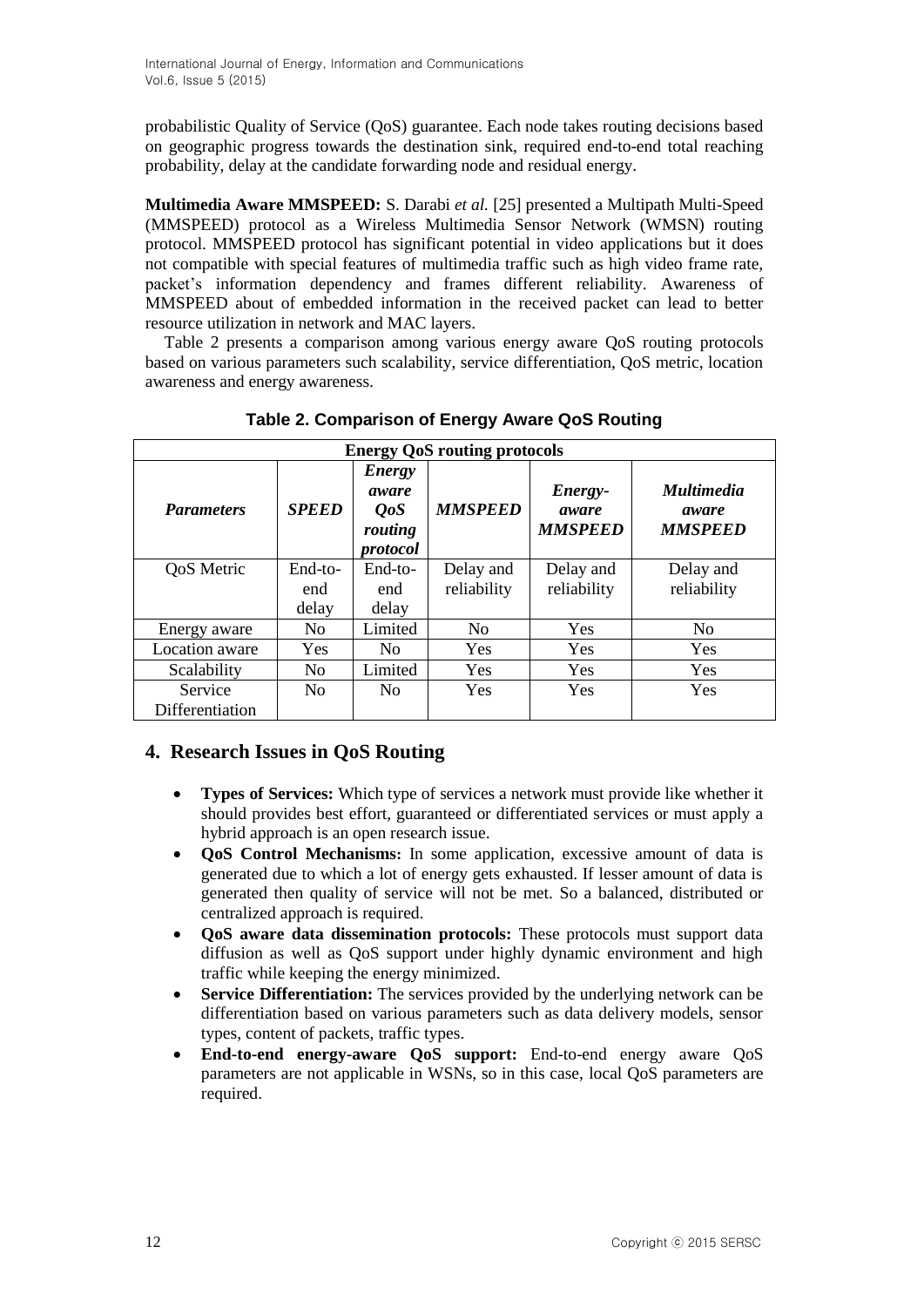## **References**

- [1] F. Akyilidiz, W. Su, Y. Sankarsubramaniam and E. Cayirci, "A survey on Sensor Computer Networks, IEEE Communication Magazine", **(2002)**, pp. 102-114.
- [2] Sensor Terminology Developer Zone, [Online] Available: http://www.Zone.ni.com, [Assessed on 1. 04.2014].
- [3] Intel Motes and Wireless Sensor Networks, [Online] Available: http://www.techresearch.intel.com/Downloads/SNOverviewCD.pdf, [Assessed on 10.10.2015].
- [4] J. Hill, R. Szewcky, A. Woo, D. Culler, S. Hollar and K. Pister, "System Architecture directions for networked sensors", Proceedings of 9th International Conference on Architectural Support for Programming Languages and Operating Systems, Cambridge, MA, **(2000)**, pp. 93-104.
- [5] J. N. Al-Karaki and A. E. Kamal, "Routing techniques in Wireless Sensor Networks: A Survey", IEEE Wireless Communication, vol. 11, **(2004)**, pp. 6-28.
- [6] L. B. Ruiz, J. M. Nogueria and A. A. F. Loureira, "Sensor network management", SMART DUST: Sensor Network Applications, Architecture and Design, CRC Press, Boca Raton, FL, **(2006)**.
- [7] J. M. Kahn, R. H. Katz and K. S. J. Pister, "Next Century Challenges: Mobile Networking for Smart Dust", Proceedings of ACM MobiCom, Washington, DC, **(1999)**.
- [8] J. N Al-karaki, R. Ul-Mustafa and A. E. Kamal, "Data Aggregation in Wireless Sensor Networks Exact and Approximate Algorithms", Proceedings of IEEE Wks. High Perf. Switching and Routing, Phoenix, AZ, **(2004)**.
- [9] J. M. Rabaey, M. J. Ammer, J. L. da Silva, D. Patel and S. Roundy, "PicoRadio Supports Ad Hoc Ultra-Low Power Wireless Networking", IEEE Computer Magazine, vol. 33, no. 7, **(2000)**.
- [10] D. Chen and P. K. Varshney, "QoS Support in Wireless Sensor Networks: A Survey", International Conference on Wireless Networks, **(2004)**, pp. 227-233.
- [11] K. Akkay and M. Younis. Energy and QoS aware routing protocol, Cluster Computing, **(2005)**. Vol. 8, pp. 179-188.
- [12] L. Li and P. Sinha, "Throughput and energy efficiency in Topology Controlled Multi-hop Wireless Sensor Networks", WSNA Proceedings of the 2nd International Conference on Wireless Sensor Networks and applications, **(2003),** pp. 132-140.
- [13] B. Kusy, H. Lee, M. Wicke, N. Milosavljevic and L. Guibas, "Predictive QoS Routing to Mobile Sinks in Wireless Sensor Networks", ACM proceedings of the International Conference on Information Processing in Sensor Networks, **(2009),** pp. 109-120.
- [14] C. Ma and Y. Yang "Battery Aware Routing for Streaming Data Transmissions in Wireless Sensor Networks", Mobile Networks and Applications, vol. 11, **(2009)**, pp. 757-767.
- [15] J. Jeong, S. Sharafkandi and D. H. C. Du, "Energy-aware scheduling with Quality of Surveillance in Wireless Sensor Networks", Proceedings of Dependability Issues in Wireless Ad hoc Networks and Sensor Networks, **(2006)**, pp. 55-64.
- [16] M. H. Anisi and A. H. Abdullah, "Energy Efficient and reliable data delivery in Wireless Sensor Networks", Wireless Networks, vol. 19, **(2013)**, pp. 495-505.
- [17] A. Gaffar, A. Elrahim, H. A.Elsayed, S. El Ramly and M. M. Ibrahim, "An Energy aware routing protocol for Mixed Static and Mobile Nodes in Wireless Sensor Networks", Proceedings of the 14th ACM proceedings of Communication and Networking, **(2011)**, pp.79-86.
- [18] S. Lindsey, C. S. Raghavendra and K. M. Sivalingam, "Data gathering algorithms in sensor networks using energy\*delay metric", Proceedings IPDPS '01, San Francisco, CA, **(2001)** April, pp. 2001-2008.
- [19] S. Lindsey, C. S. Raghavendra and K. M. Sivalingam, "Data gathering algorithms in sensor networks using energy metrics", IEEE Transactions on Parallel and Distributed Systems, vol. 13, no. 9, **(2002)**, pp. 924-935.
- [20] B. Krishnamachari, Y. Maurtada and S. Wicker, "The energy-robustness tradeoff for routing in wireless sensor networks", Proceedings IEEE ICC'03, Seattle, WA, **(2003)** May, pp. 1833- 1837.
- [21] S. Dulman, T. Neiberg, J. Wu and P. Havinga, "Tradeoff between Traffic overhead and reliability in multipath routing in wireless sensor networks", Proceedings of IEEE WCNC' 03, New Orleans, LA, **(2003)** March, pp. 1918-1922.
- [22] T. He, J. a. Stankovic, C. Lu, and T. Abdelzaher, "SPEED: a stateless protocol for real-time communication in sensor networks", 23rd International Conference Distributed Computing System, **(2003)**, pp. 46-55.
- [23] E. Felemban, C. G. Lee and E. Ekici, "MMSPEED: multipath Multi-SPEED protocol for QoS guarantee of reliability and timeliness in wireless sensor networks", IEEE Transactions Mobile Computing, vol. 5, no. 6, **(2006)**, pp. 738-754.
- [24] S. Sanati, M. H. Yaghmaee and A. Beheshti, "Energy Aware Multi-path and Multi-SPEED Routing Protocol in Wireless Sensor Networks", 14th International CSI Computing Conference, **(2009)**, pp. 640- 645.
- [25] S. Darabi, N. Yazdani, and O. Fatemi, "Multimedia-aware MMSPEED: A routing solution for video transmission in WMSN", 2nd International Symposium Advance Networks Telecommunications Systems, **(2008)**, pp. 1-3.